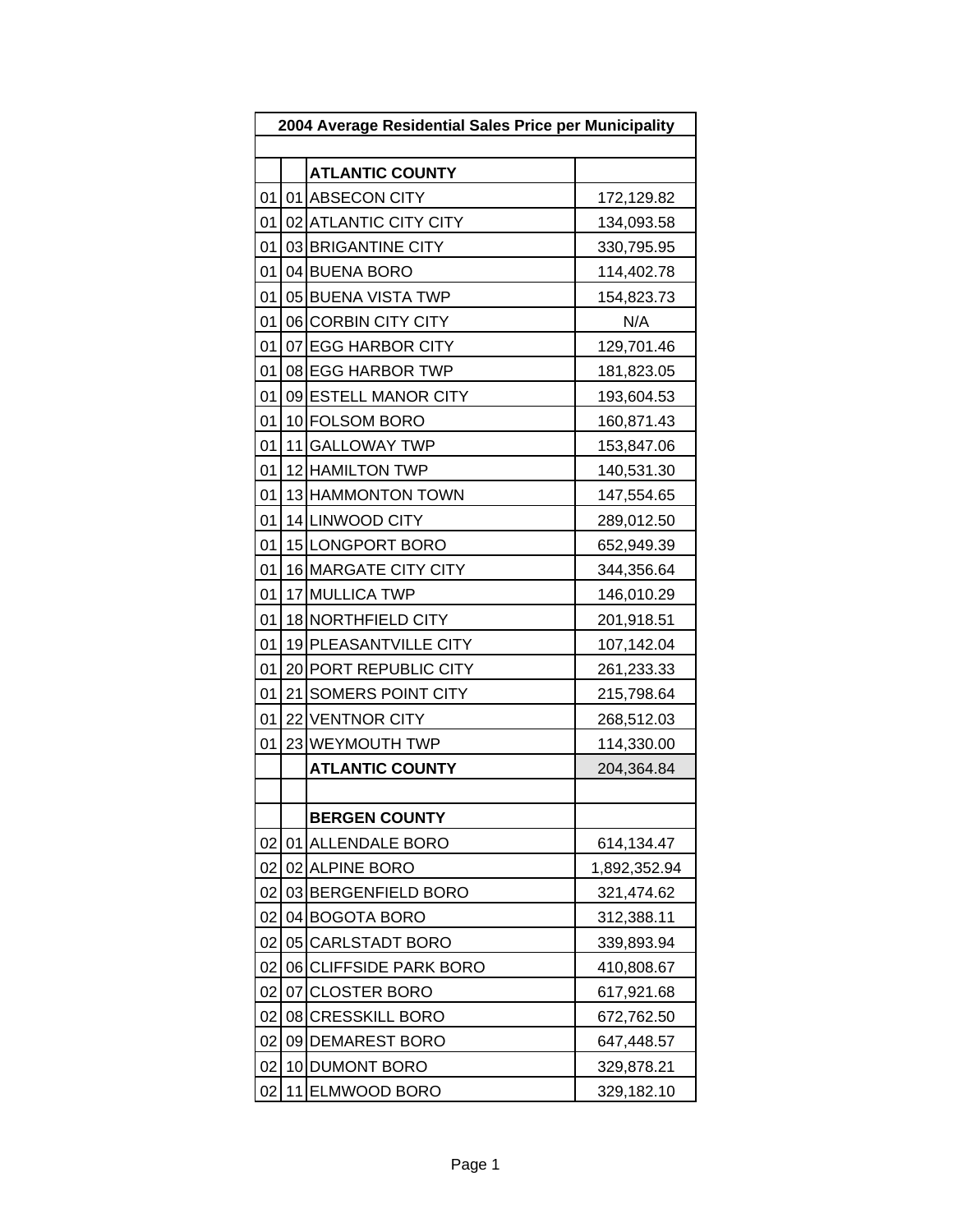| 2004 Average Residential Sales Price per Municipality |                 |                           |            |  |  |
|-------------------------------------------------------|-----------------|---------------------------|------------|--|--|
|                                                       |                 |                           |            |  |  |
| 02                                                    |                 | 12 EAST RUTHERFORD BORO   | 290,764.38 |  |  |
| 02                                                    |                 | 13 EDGEWATER BORO         | 401,810.97 |  |  |
| 02                                                    |                 | 14 EMERSON BORO           | 409,019.84 |  |  |
| 02                                                    |                 | 15 ENGLEWOOD CITY         | 412,333.99 |  |  |
| 02                                                    |                 | 16 ENGLEWOOD CLIFFS BORO  | 911,743.02 |  |  |
| 02                                                    |                 | 17 FAIRLAWN BORO          | 346,726.31 |  |  |
| 02                                                    |                 | 18 FAIRVIEW BORO          | 337,572.18 |  |  |
| 02                                                    |                 | 19 FORT LEE BORO          | 419,317.02 |  |  |
| 02                                                    |                 | 20 FRANKLIN LAKES BORO    | 906,997.29 |  |  |
| 02                                                    |                 | 21 GARFIELD CITY          | 295,287.99 |  |  |
| 02                                                    |                 | 22 GLEN ROCK BORO         | 518,819.88 |  |  |
| 02                                                    |                 | 23 HACKENSACK CITY        | 243,206.56 |  |  |
| 02                                                    |                 | 24 HARRINGTON PARK BORO   | 534,382.72 |  |  |
| 02                                                    |                 | 25 HASBROUCK HEIGHTS BORO | 362,430.47 |  |  |
| 02                                                    |                 | 26 HAWORTH BORO           | 638,333.33 |  |  |
| 02                                                    |                 | 27 HILLSDALE BORO         | 456,876.86 |  |  |
| 02                                                    |                 | 28 HO-HO-KUS BORO         | 757,393.95 |  |  |
| 02                                                    |                 | 29 LEONIA BORO            | 430,398.63 |  |  |
| 02                                                    |                 | 30 LITTLE FERRY BORO      | 301,343.98 |  |  |
| 02                                                    |                 | 31 LODI BORO              | 322,722.62 |  |  |
| 02                                                    |                 | 32 LYNDHURST TWP          | 327,371.51 |  |  |
| 02                                                    |                 | 33 MAHWAH TWP             | 458,335.08 |  |  |
| 02                                                    |                 | 34 MAYWOOD BORO           | 346,165.00 |  |  |
| 02                                                    |                 | 35 MIDLAND PARK BORO      | 395,428.09 |  |  |
| 02                                                    |                 | 36 MONTVALE BORO          | 511,219.78 |  |  |
| 02                                                    | 37 <sup>1</sup> | <b>MOONACHIE BORO</b>     | 317,859.41 |  |  |
| 02                                                    |                 | 38 NEW MILFORD BORO       | 363,272.46 |  |  |
| 02                                                    |                 | 39 NORTH ARLINGTON BORO   | 314,953.47 |  |  |
| 02                                                    |                 | 40 NORTHVALE BORO         | 429,631.70 |  |  |
| 02                                                    | 41              | NORWOOD BORO              | 616,096.10 |  |  |
| 02                                                    | 42              | OAKLAND BORO              | 451,768.42 |  |  |
| 02                                                    |                 | 43 OLD TAPPAN BORO        | 753,312.75 |  |  |
| 02                                                    | 44              | <b>ORADELL BORO</b>       | 505,802.52 |  |  |
| 02                                                    |                 | 45 PALISADES PARK BORO    | 431,372.85 |  |  |
| 02                                                    |                 | 46 PARAMUS BORO           | 515,955.10 |  |  |
| 02                                                    | 47              | <b>PARK RIDGE BORO</b>    | 545,987.82 |  |  |
| 02                                                    |                 | 48 RAMSEY BORO            | 451,105.28 |  |  |
| 02                                                    |                 | 49 RIDGEFIELD BORO        | 430,999.15 |  |  |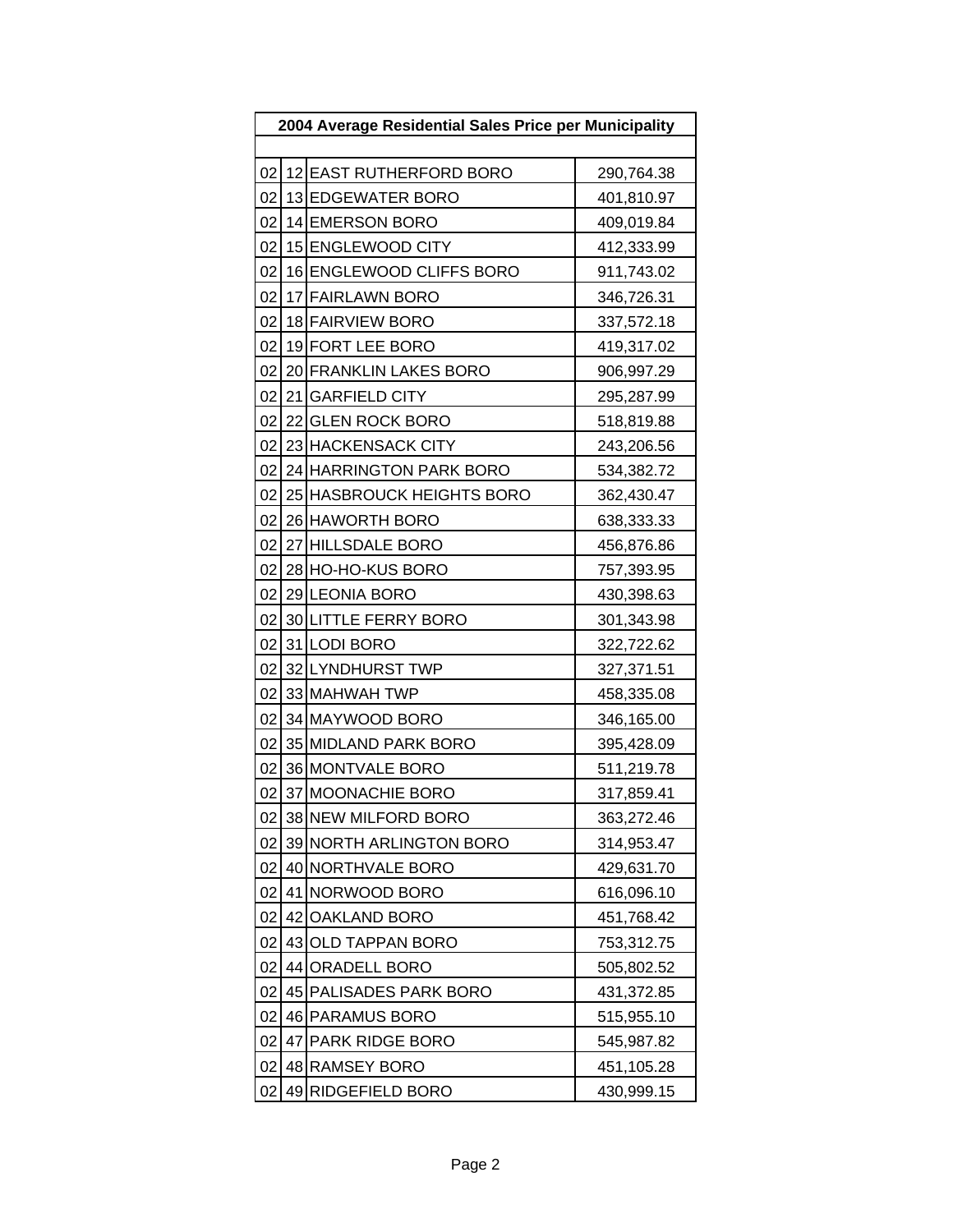| 2004 Average Residential Sales Price per Municipality |    |                            |              |
|-------------------------------------------------------|----|----------------------------|--------------|
|                                                       |    |                            |              |
| 02                                                    |    | 50 RIDGEFIELD PARK VILLAGE | 309,385.71   |
| 02                                                    |    | 51 RIDGEWOOD VILLAGE       | 661,755.01   |
| 02                                                    |    | 52 RIVEREDGE BORO          | 402,763.66   |
| 02 <sub>l</sub>                                       |    | 53 RIVERVALE TWP           | 528,738.57   |
| 02                                                    |    | 54 ROCHELLE PARK TWP       | 324,752.88   |
| 02                                                    |    | 55 ROCKLEIGH BORO          | 2,300,000.00 |
| 02 <sub>l</sub>                                       |    | 56 RUTHERFORD BORO         | 348,261.65   |
| 02                                                    |    | 57 SADDLE BROOK TWP        | 335,006.59   |
| 02                                                    |    | 58 SADDLE RIVER BORO       | 1,641,812.60 |
| 02                                                    |    | 59 SOUTH HACKENSACK TWP    | 352,512.67   |
| 02                                                    |    | 60 TEANECK TWP             | 347,750.70   |
| 02                                                    |    | 61 TENAFLY BORO            | 653,773.28   |
| 02                                                    |    | 62 TETERBORO BORO          | N/A          |
| 02                                                    |    | 63 UPPER SADDLE RIVER BORO | 881,300.45   |
| 02                                                    |    | 64 WALDWICK BORO           | 363,765.78   |
| 02                                                    |    | 65 WALLINGTON BORO         | 328,304.13   |
| 02                                                    |    | 66 WASHINGTON TWP          | 451,461.59   |
| 02                                                    |    | 67 WESTWOOD BORO           | 394,836.92   |
| 02                                                    |    | 68 WOODCLIFF LAKE BORO     | 696,745.00   |
| 02                                                    |    | 69 WOOD-RIDGE BORO         | 312,890.00   |
| 02                                                    |    | 70 WYCKOFF TWP             | 636,004.12   |
|                                                       |    | <b>BERGEN COUNTY</b>       | 440,744.10   |
|                                                       |    |                            |              |
|                                                       |    | <b>BURLINGTON COUNTY</b>   |              |
| 03                                                    |    | 01 BASS RIVER TWP          | 238,846.15   |
| 03                                                    |    | 02 BEVERLY CITY            | 123,399.44   |
| 03                                                    |    | 03 BORDENTOWN CITY         | 194,994.07   |
| 03                                                    |    | 04 BORDENTOWN TWP          | 240,326.59   |
| 03                                                    |    | 05 BURLINGTON CITY         | 126,189.30   |
| 03                                                    |    | 06 BURLINGTON TWP          | 240,872.29   |
| 03                                                    | 07 | <b>CHESTERFIELD TWP</b>    | 327,229.03   |
| 03                                                    |    | 08 CINNAMINSON TWP         | 234,143.37   |
| 03                                                    |    | 09 DELANCO TWP             | 148,475.26   |
| 03                                                    |    | 10 DELRAN TWP              | 207,702.44   |
| 03                                                    |    | 11 EASTAMPTON TWP          | 226,704.36   |
| 03                                                    |    | 12 EDGEWATER PARK TWP      | 133,320.71   |
| 03                                                    |    | 13 EVESHAM TWP             | 209,605.72   |
| 03                                                    |    | 14 FIELDSBORO BORO         | 131,140.00   |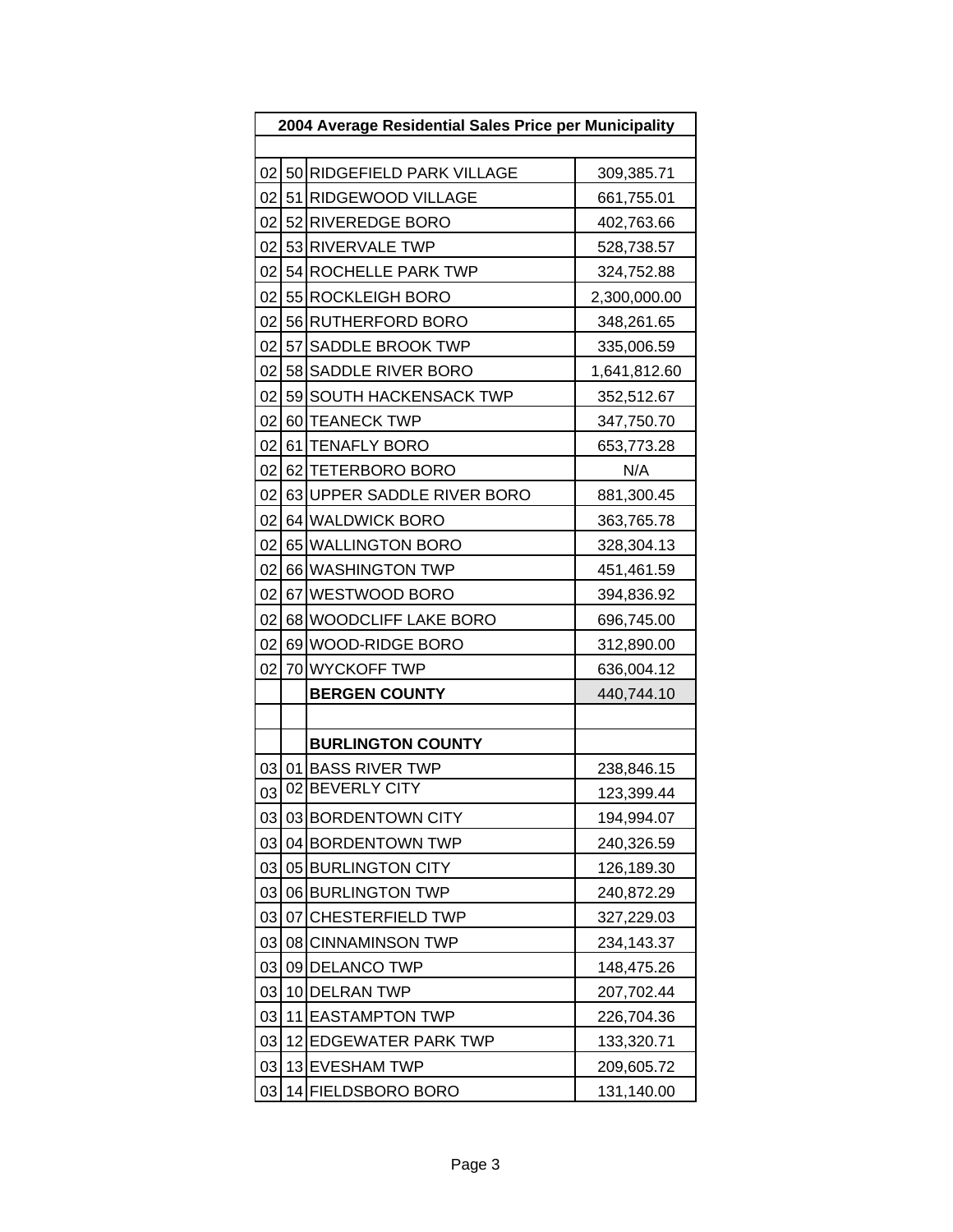| 2004 Average Residential Sales Price per Municipality |    |                          |            |
|-------------------------------------------------------|----|--------------------------|------------|
|                                                       |    |                          |            |
| 03                                                    |    | 15 FLORENCE TWP          | 172,048.83 |
| 03                                                    |    | 16 HAINESPORT TWP        | 265,869.84 |
| 03                                                    |    | 17 LUMBERTON TWP         | 244,748.46 |
| 03                                                    |    | 18 MANSFIELD TWP         | 288,112.70 |
| 03                                                    |    | 19 MAPLE SHADE TWP       | 134,046.56 |
| 03                                                    |    | 20 MEDFORD TWP           | 312,535.96 |
| 03                                                    |    | 21 MEDFORD LAKES BORO    | 240,881.27 |
| 03                                                    |    | 22 MOORESTOWN TWP        | 404,441.52 |
| 03                                                    |    | 23 MOUNT HOLLY TWP       | 126,713.88 |
| 03                                                    |    | 24 MOUNT LAUREL TWP      | 201,203.14 |
| 03                                                    |    | 25 NEW HANOVER TWP       | 208,462.50 |
| 03                                                    |    | 26 NORTH HANOVER TWP     | 266,368.75 |
| 03                                                    |    | 27 PALMYRA BORO          | 151,289.30 |
| 03                                                    |    | 28 PEMBERTON BORO        | 148,305.77 |
| 03                                                    |    | 29 PEMBERTON TWP         | 137,252.98 |
| 03                                                    |    | 30 RIVERSIDE TWP         | 129,815.07 |
| 03                                                    |    | 31 RIVERTON BORO         | 205,004.00 |
| 03                                                    |    | 32 SHAMONG TWP           | 335,372.20 |
| 03                                                    |    | 33 SOUTHAMPTON TWP       | 182,234.68 |
| 03                                                    |    | 34 SPRINGFIELD TWP       | 328,900.00 |
| 03                                                    |    | 35 TABERNACLE TWP        | 284,702.06 |
| 03                                                    |    | 36 WASHINGTON TWP        | 132,400.00 |
| 03                                                    |    | 37 WESTAMPTON TWP        | 204,394.39 |
| 03                                                    |    | 38 WILLINGBORO TWP       | 134,810.47 |
| 03                                                    |    | 39 WOODLAND TWP          | 225,259.38 |
| 03                                                    |    | 40 WRIGHTSTOWN BORO      | N/A        |
|                                                       |    | <b>BURLINGTON COUNTY</b> | 208,451.27 |
|                                                       |    |                          |            |
|                                                       |    | <b>CAMDEN COUNTY</b>     |            |
| 04                                                    |    | 01 AUDUBON BORO          | 152,870.98 |
| 04                                                    |    | 02 AUDUBON PARK BORO     | N/A        |
| 04                                                    |    | 03 BARRINGTON BORO       | 157,900.01 |
| 04                                                    |    | 04 BELLMAWR BORO         | 123,596.72 |
| 04                                                    |    | 05 BERLIN BORO           | 188,443.49 |
| 04                                                    |    | 06 BERLIN TWP            | 137,308.87 |
| 04                                                    | 07 | <b>BROOKLAWN BORO</b>    | 98,668.79  |
| 04                                                    | 08 | <b>CAMDEN CITY</b>       | 36,042.87  |
| 04                                                    | 09 | <b>CHERRY HILL TWP</b>   | 219,634.84 |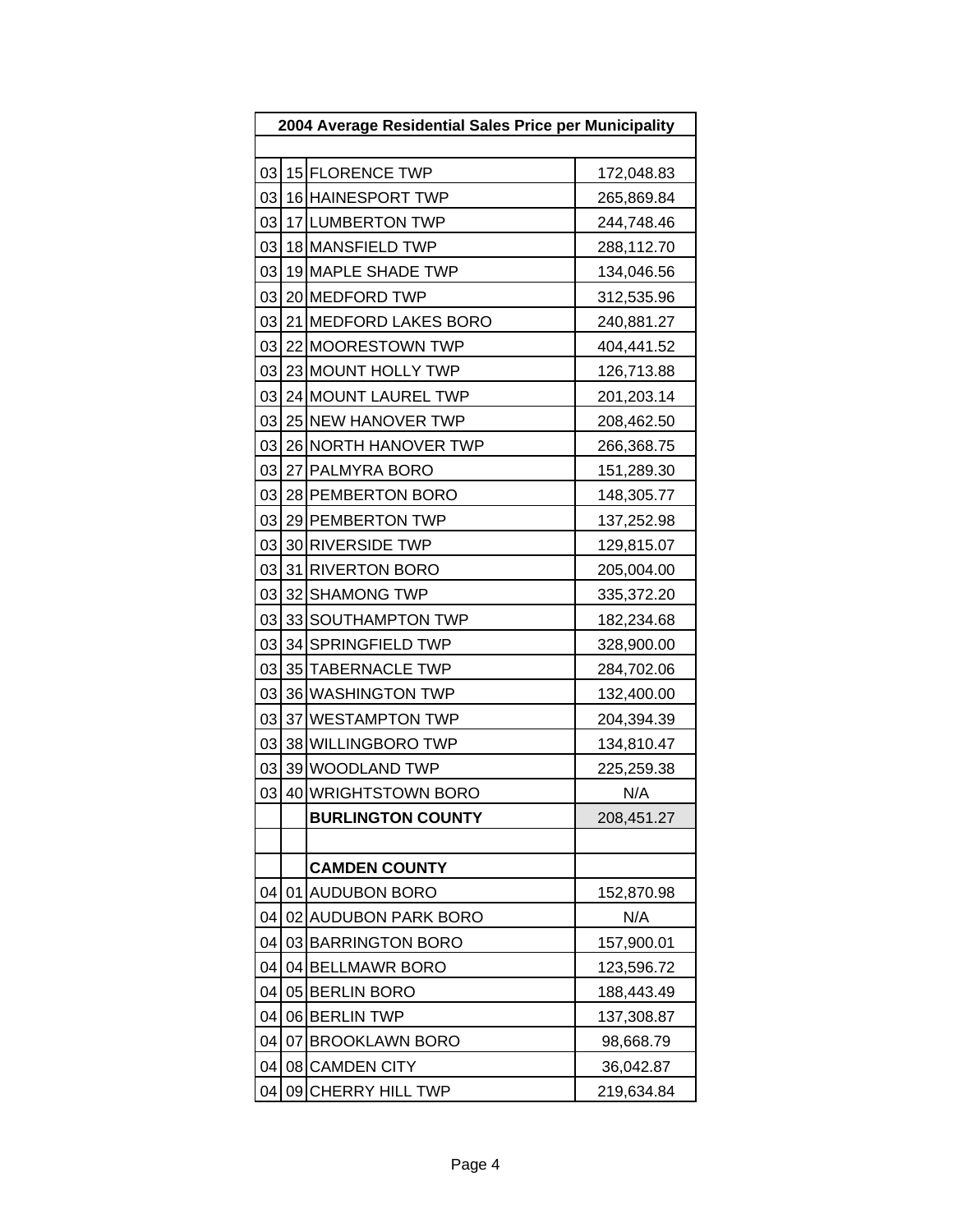| 2004 Average Residential Sales Price per Municipality |    |                        |              |
|-------------------------------------------------------|----|------------------------|--------------|
|                                                       |    |                        |              |
| 04                                                    |    | 10 CHESILHURST BORO    | 117,637.50   |
| 04                                                    |    | 11 CLEMENTON BORO      | 97,815.02    |
| 04                                                    |    | 12 COLLINGSWOOD BORO   | 158,975.86   |
| 04                                                    |    | 13 GIBBSBORO BORO      | 226,501.26   |
| 04                                                    |    | 14 GLOUCESTER CITY     | 75,947.25    |
| 04                                                    |    | 15 GLOUCESTER TWP      | 154,802.20   |
| 04                                                    |    | 16 HADDON TWP          | 181,804.92   |
| 04                                                    |    | 17 HADDONFIELD BORO    | 362,742.35   |
| 04                                                    |    | 18 HADDON HEIGHTS BORO | 225,447.58   |
| 04                                                    |    | 19 HI-NELLA BORO       | 129,850.00   |
| 04                                                    |    | 20 LAUREL SPRINGS BORO | 144,919.57   |
| 04                                                    |    | 21 LAWNSIDE BORO       | 103,957.50   |
| 04                                                    |    | 22 LINDENWOLD BORO     | 87,802.66    |
| 04                                                    |    | 23 MAGNOLIA BORO       | 117,812.73   |
| 04                                                    |    | 24 MERCHANTVILLE BORO  | 161,794.27   |
| 04                                                    |    | 25 MOUNT EPHRAIN BORO  | 126,708.90   |
| 04                                                    |    | 26 OAKLYN BORO         | 140,706.94   |
| 04                                                    |    | 27 PENNSAUKEN TWP      | 124,521.51   |
| 04                                                    |    | 28 PINE HILL BORO      | 116,274.41   |
| 04                                                    |    | 29 PINE VALLEY BORO    | N/A          |
| 04                                                    |    | 30 RUNNEMEDE BORO      | 132,158.03   |
| 04                                                    |    | 31 SOMERDALE BORO      | 114,693.73   |
| 04                                                    |    | 32 STRATFORD BORO      | 141,501.00   |
| 04                                                    |    | 33 TAVISTOCK BORO      | N/A          |
| 04                                                    |    | 34 VOORHEES TWP        | 230,359.73   |
| 04                                                    |    | 35 WATERFORD TWP       | 154,793.40   |
| 04                                                    |    | 36 WINSLOW TWP         | 145,392.76   |
| 04                                                    |    | 37 WOODLYNNE BORO      | 72,935.23    |
|                                                       |    | <b>CAMDEN COUNTY</b>   | 161,572.87   |
|                                                       |    |                        |              |
|                                                       |    | <b>CAPE MAY COUNTY</b> |              |
| 05                                                    |    | 01 AVALON BORO         | 1,166,927.53 |
| 05                                                    |    | 02 CAPE MAY CITY       | 584,456.00   |
| 05                                                    |    | 03 CAPE MAY POINT BORO | 688,342.31   |
| 05                                                    |    | 04 DENNIS TWP          | 219,706.72   |
| 05                                                    |    | 05 LOWER TWP           | 213,681.05   |
| 05                                                    |    | 06 MIDDLE TWP          | 231,211.47   |
| 05                                                    | 07 | NORTH WILDWOOD CITY    | 254,324.97   |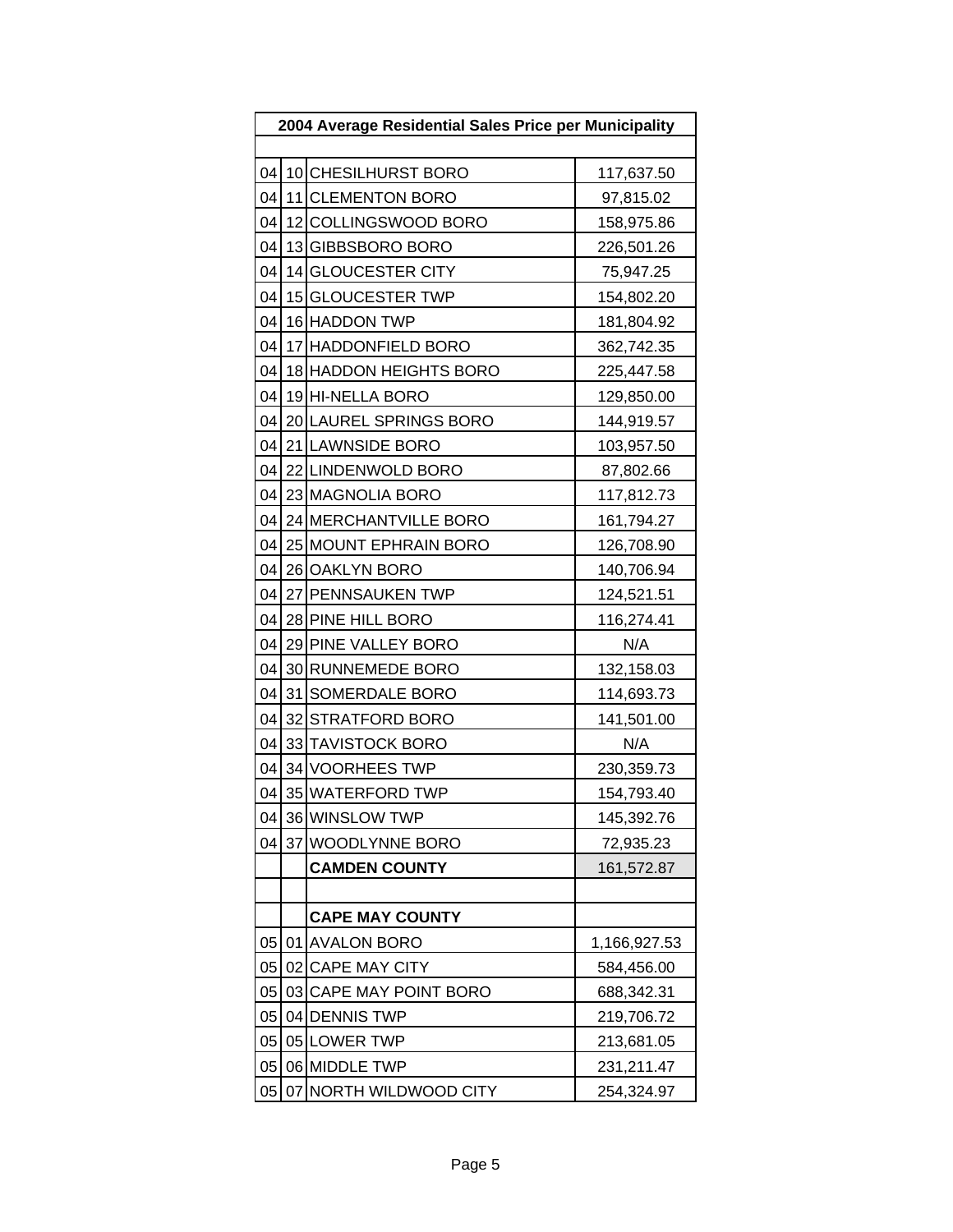|    | 2004 Average Residential Sales Price per Municipality |                          |            |  |
|----|-------------------------------------------------------|--------------------------|------------|--|
|    |                                                       |                          |            |  |
|    |                                                       | 05 08 OCEAN CITY CITY    | 527,969.42 |  |
| 05 |                                                       | 09 SEA ISLE CITY CITY    | 580,346.86 |  |
| 05 |                                                       | 10 STONE HARBOR BORO     | 955,314.03 |  |
| 05 |                                                       | 11 UPPER TWP             | 276,677.69 |  |
| 05 |                                                       | 12 WEST CAPE MAY BORO    | 420,000.00 |  |
| 05 |                                                       | 13 WEST WILDWOOD BORO    | 224,229.41 |  |
| 05 |                                                       | 14 WILDWOOD CITY         | 217,435.29 |  |
| 05 |                                                       | 15 WILDWOOD CREST BORO   | 324,892.53 |  |
| 05 |                                                       | 16 WOODBINE BORO         | 142,175.00 |  |
|    |                                                       | <b>CAPE MAY COUNTY</b>   | 422,138.21 |  |
|    |                                                       |                          |            |  |
|    |                                                       | <b>CUMBERLAND COUNTY</b> |            |  |
|    |                                                       | 06 01 BRIDGETON CITY     | 71,460.96  |  |
| 06 |                                                       | 02 COMMERCIAL TWP        | 65,219.03  |  |
| 06 |                                                       | 03 DEERFIELD TWP         | 161,583.33 |  |
| 06 |                                                       | 04 DOWNE TWP             | 94,980.00  |  |
| 06 |                                                       | 05 FAIRFIELD TWP         | 101,277.78 |  |
| 06 |                                                       | 06 GREENWICH TWP         | 92,000.00  |  |
| 06 |                                                       | 07 HOPEWELL TWP          | 142,367.65 |  |
| 06 |                                                       | 08 LAWRENCE TWP          | 122,795.00 |  |
| 06 |                                                       | 09 MAURICE RIVER TWP     | 103,686.35 |  |
| 06 |                                                       | 10 MILLVILLE CITY        | 105,892.65 |  |
| 06 |                                                       | 11 SHILOH BORO           | 99,557.14  |  |
| 06 |                                                       | 12 STOW CREEK TWP        | 115,250.00 |  |
| 06 |                                                       | 13 UPPER DEERFIELD TWP   | 128,687.37 |  |
| 06 |                                                       | 14 VINELAND CITY         | 132,079.72 |  |
|    |                                                       | <b>CUMBERLAND COUNTY</b> | 114,695.20 |  |
|    |                                                       |                          |            |  |
|    |                                                       | <b>ESSEX COUNTY</b>      |            |  |
| 07 |                                                       | 01 BELLEVILLE TWP        | 238,369.95 |  |
| 07 |                                                       | 02 BLOOMFIELD TWP        | 277,771.39 |  |
| 07 |                                                       | 03 CALDWELL TWP          | 346,510.59 |  |
| 07 |                                                       | 04 CEDAR GROOVE TWP      | 417,554.94 |  |
| 07 |                                                       | 05 EAST ORANGE CITY      | 161,474.25 |  |
| 07 |                                                       | 06 ESSEX FELLS TWP       | 827,571.43 |  |
| 07 |                                                       | 07 FAIRFIELD TWP         | 453,859.04 |  |
| 07 | 08                                                    | <b>GLEN RIDGE TWP</b>    | 517,743.33 |  |
| 07 |                                                       | 09 IRVINGTON TWP         | 161,962.34 |  |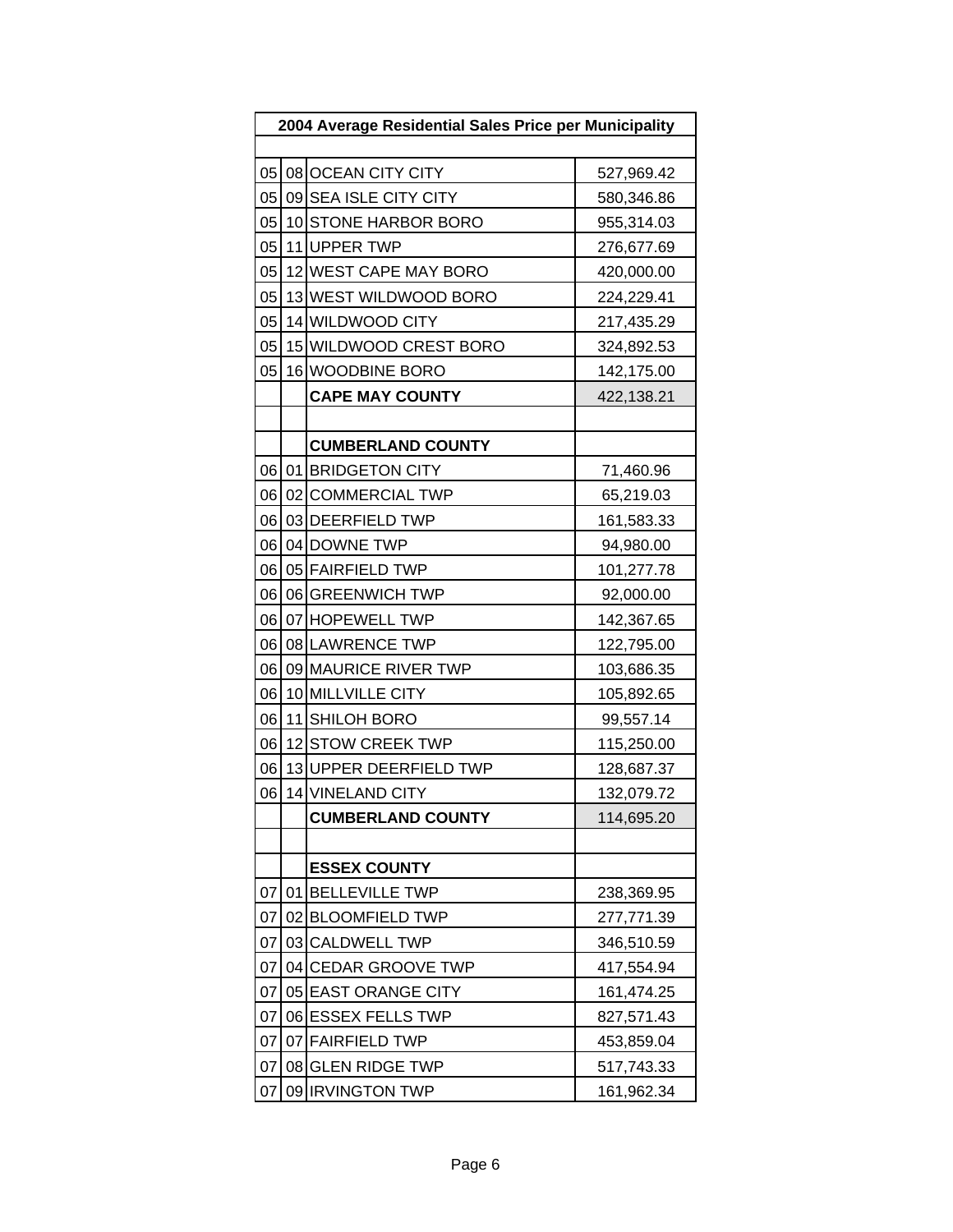| 2004 Average Residential Sales Price per Municipality |    |                             |            |
|-------------------------------------------------------|----|-----------------------------|------------|
|                                                       |    |                             |            |
| 07                                                    |    | 10 LIVINGSTON TWP           | 491,610.53 |
| 07                                                    |    | 11 MAPLEWOOD TWP            | 409,022.68 |
| 07                                                    |    | 12 MILLBURN TWP             | 913,517.52 |
| 07                                                    |    | 13 MONTCLAIR TWP            | 479,795.91 |
| 07                                                    |    | 14 NEWARK CITY              | 213,311.70 |
| 07                                                    |    | 15 NORTH CALDWELL TWP       | 580,645.79 |
| 07                                                    |    | 16 NUTLEY TWP               | 328,792.11 |
| 07                                                    |    | 17 ORANGE CITY TWP          | 177,653.09 |
| 07                                                    |    | 18 ROSELAND BORO            | 447,756.86 |
| 07                                                    |    | 19 SOUTH ORANGE VILLAGE TWP | 449,735.54 |
| 07                                                    |    | 20 VERONA BORO TWP          | 334,952.46 |
| 07                                                    |    | 21 WEST CALDWELL TWP        | 395,813.13 |
| 07                                                    |    | 22 WEST ORANGE TWP          | 353,848.99 |
|                                                       |    | <b>ESSEX COUNTY</b>         | 327,378.19 |
|                                                       |    |                             |            |
|                                                       |    | <b>GLOUCESTER COUNTY</b>    |            |
| 08                                                    |    | 01 CLAYTON BORO             | 140,590.82 |
| 08                                                    |    | 02 DEPTFORD TWP             | 141,205.71 |
| 08                                                    |    | 03 EAST GREENWICH TWP       | 222,590.00 |
| 08                                                    |    | 04 ELK TWP                  | 173,533.33 |
| 08                                                    |    | 05 FRANKLIN TWP             | 158,901.27 |
| 08                                                    |    | 06 GLASSBORO BORO           | 150,902.53 |
| 08                                                    |    | 07 GREENWICH TWP            | 134,580.42 |
| 08                                                    |    | 08 HARRISON TWP             | 262,775.00 |
| 08                                                    |    | 09 LOGAN TWP                | 163,237.86 |
| 08                                                    |    | 10 MANUTA TWP               | 175,998.94 |
| 08                                                    |    | 11 MONROE TWP               | 171,168.34 |
| 08                                                    |    | 12 NATIONAL PARK BORO       | 105,876.43 |
| 08                                                    |    | 13 NEWFIELD BORO            | 121,399.41 |
| 08                                                    |    | 14 PAULSBORO BORO           | 76,608.73  |
| 08                                                    |    | 15 PITMAN BORO              | 146,038.88 |
| 08                                                    |    | 16 SOUTH HARRISON TWP       | 315,759.09 |
| 08                                                    | 17 | SWEDESBORO BORO             | 152,760.87 |
| 08                                                    |    | 18 WASHINGTON TWP           | 185,371.59 |
| 08                                                    |    | 19 WENONAH BORO             | 261,314.58 |
| 08                                                    |    | 20 WEST DEPTFORD TWP        | 157,903.25 |
| 08                                                    | 21 | <b>WESTVILLE BORO</b>       | 112,757.14 |
| 08                                                    |    | 22 WOODBURY CITY            | 125,704.33 |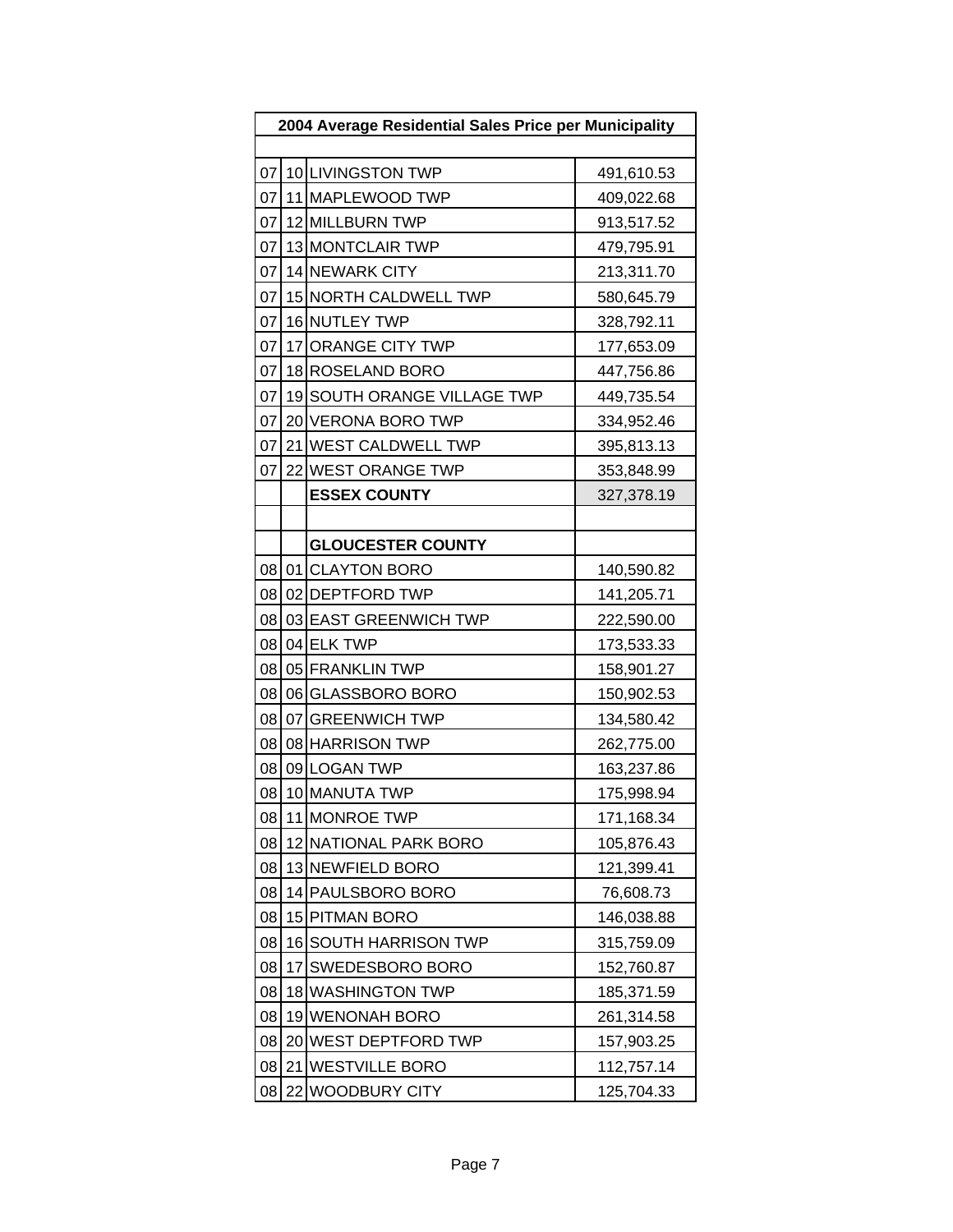| 2004 Average Residential Sales Price per Municipality |     |                          |            |
|-------------------------------------------------------|-----|--------------------------|------------|
|                                                       |     |                          |            |
| 08                                                    |     | 23 WOODBURY HEIGHTS BORO | 163,117.28 |
| 08                                                    |     | 24 WOOLWICH TWP          | 299,538.97 |
|                                                       |     | <b>GLOUCESTER COUNTY</b> | 171,756.63 |
|                                                       |     |                          |            |
|                                                       |     | <b>HUDSON COUNTY</b>     |            |
| 09                                                    |     | 01 BAYONNE CITY          | 263,260.47 |
| 09                                                    |     | 02 EAST NEWARK BORO      | 274,944.44 |
| 09                                                    |     | 03 GUTTENBERG TOWN       | 296,766.41 |
| 09                                                    |     | 04 HARRISON TOWN         | 276,700.81 |
| 09                                                    |     | 05 HOBOKEN CITY          | 369,129.48 |
| 09                                                    |     | 06 JERSEY CITY CITY      | 228,055.81 |
| 09                                                    |     | 07 KEARNY TOWN           | 281,430.91 |
| 09                                                    |     | 08 NORTH BERGEN TWP      | 278,047.16 |
| 09                                                    |     | 09 SECAUCUS TOWN         | 293,931.08 |
| 09                                                    |     | 10 UNION CITY CITY       | 252,187.11 |
| 09                                                    |     | 11 WEEHAWKEN TWP         | 395,794.35 |
| 09                                                    |     | 12 WEST NEW YORK TOWN    | 234,727.55 |
|                                                       |     | <b>HUDSON COUNTY</b>     | 271,220.57 |
|                                                       |     |                          |            |
|                                                       |     | <b>HUNTERDON COUNTY</b>  |            |
|                                                       |     | 10 01 ALEXANDRIA TWP     | 376,900.00 |
| 10 <sup>1</sup>                                       |     | 02 BETHLEHAM TWP         | 434,933.09 |
| 10                                                    |     | 03 BLOOMSBURY BORO       | 230,093.33 |
| 10 <sub>1</sub>                                       |     | 04 CALIFON BORO          | 332,552.38 |
| 10                                                    |     | 05 CLINTON TOWN          | 334,322.55 |
| 10                                                    |     | 06 CLINTON TWP           | 374,324.53 |
|                                                       |     | 10 07 DELAWARE TWP       | 429,042.31 |
| 10                                                    |     | 08 EAST AMWELL TWP       | 403,163.16 |
| 10                                                    |     | 09 FLEMINGTON BORO       | 276,990.90 |
| 10                                                    |     | 10 FRANKLIN TWP          | 577,362.50 |
| 10                                                    | 11  | <b>FRENCHTOWN BORO</b>   | 267,300.00 |
| 10                                                    |     | 12 GLEN GARDNER BORO     | 193,513.92 |
| 10                                                    |     | 13 HAMPTON BORO          | 246,695.83 |
| 10                                                    |     | 14 HIGH BRIDGE BORO      | 229,327.54 |
| 10                                                    |     | 15 HOLLAND TWP           | 329,918.46 |
| 10                                                    |     | 16 KINGWOOD TWP          | 352,702.33 |
| 10                                                    | 171 | <b>LAMBERTVILLE CITY</b> | 298,392.55 |
| 10                                                    |     | 18 LEBANON BORO          | 264,002.78 |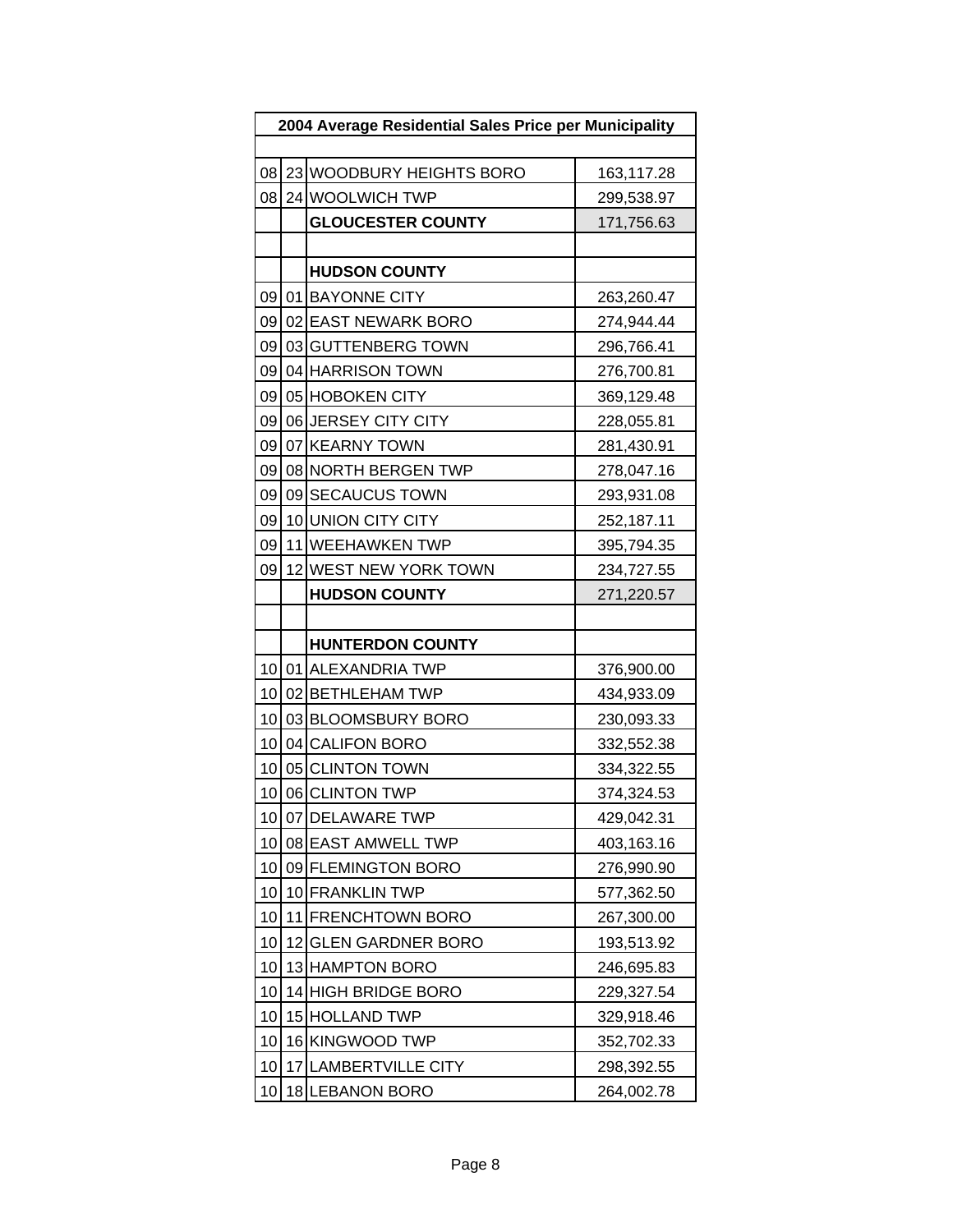| 2004 Average Residential Sales Price per Municipality |    |                         |            |
|-------------------------------------------------------|----|-------------------------|------------|
|                                                       |    |                         |            |
| 10                                                    |    | 19 LEBANON TWP          | 385,254.62 |
| 10                                                    |    | 20 MILFORD BORO         | 212,975.00 |
| 10                                                    |    | 21 RARITAN TWP          | 326,093.79 |
| 10                                                    |    | 22 READINGTON TWP       | 401,156.87 |
| 10                                                    |    | 23 STOCKTON BORO        | 359,557.14 |
| 10                                                    |    | 24 TEWKSBURY TWP        | 717,515.52 |
| 10                                                    |    | 25 UNION TWP            | 290,413.80 |
| 10                                                    |    | 26 WEST AMWELL TWP      | 431,142.86 |
|                                                       |    | <b>HUNTERDON COUNTY</b> | 355,809.54 |
|                                                       |    |                         |            |
|                                                       |    | <b>MERCER COUNTY</b>    |            |
| 11                                                    |    | 01 EAST WINDSOR TWP     | 226,101.48 |
| 11                                                    |    | 02 EWING TWP            | 202,615.77 |
| 11                                                    |    | 03 HAMILTON TWP         | 185,947.63 |
| 11                                                    |    | 04 HIGHTSTOWN BORO      | 219,796.92 |
| 11                                                    |    | 05 HOPEWELL BORO        | 371,780.36 |
| 11                                                    |    | 06 HOPEWELL TWP         | 456,908.55 |
| 11                                                    |    | 07 LAWRENCE TWP         | 275,319.57 |
| 11                                                    |    | 08 PENNIGTON BORO       | 408,371.70 |
| 11                                                    |    | 09 PRINCETON BORO       | 652,674.93 |
| 11                                                    |    | 10 PRINCETON TWP        | 704,933.22 |
| 11                                                    |    | 11 TRENTON CITY         | 74,100.66  |
| 11                                                    |    | 12 WASHINGTON TWP       | 291,332.69 |
| 11                                                    |    | 13 WEST WINDSOR TWP     | 414,308.06 |
|                                                       |    | <b>MERCER COUNTY</b>    | 268,511.37 |
|                                                       |    |                         |            |
|                                                       |    | <b>MIDDLESEX COUNTY</b> |            |
| 12                                                    |    | 01 CARTERET BORO        | 238,027.93 |
| 12                                                    |    | 02 CRANBURY TWP         | 583,314.23 |
| 12                                                    |    | 03 DUNELLEN BORO        | 244,658.62 |
| 12                                                    |    | 04 EAST BRUNSWICK TWP   | 294,367.33 |
| 12                                                    |    | 05 EDISON TWP           | 295,235.81 |
| 12                                                    |    | 06 HELMETTA BORO        | 211,358.95 |
| 12                                                    |    | 07 HIGHLAND PARK BORO   | 297,468.05 |
| 12                                                    |    | 08 JAMESBURG BORO       | 226,685.83 |
| 12                                                    |    | 09 METUCHEN BORO        | 316,227.96 |
| 12                                                    |    | 10 MIDDLESEX BORO       | 250,450.83 |
| 12                                                    | 11 | <b>MILLTOWN BORO</b>    | 298,501.64 |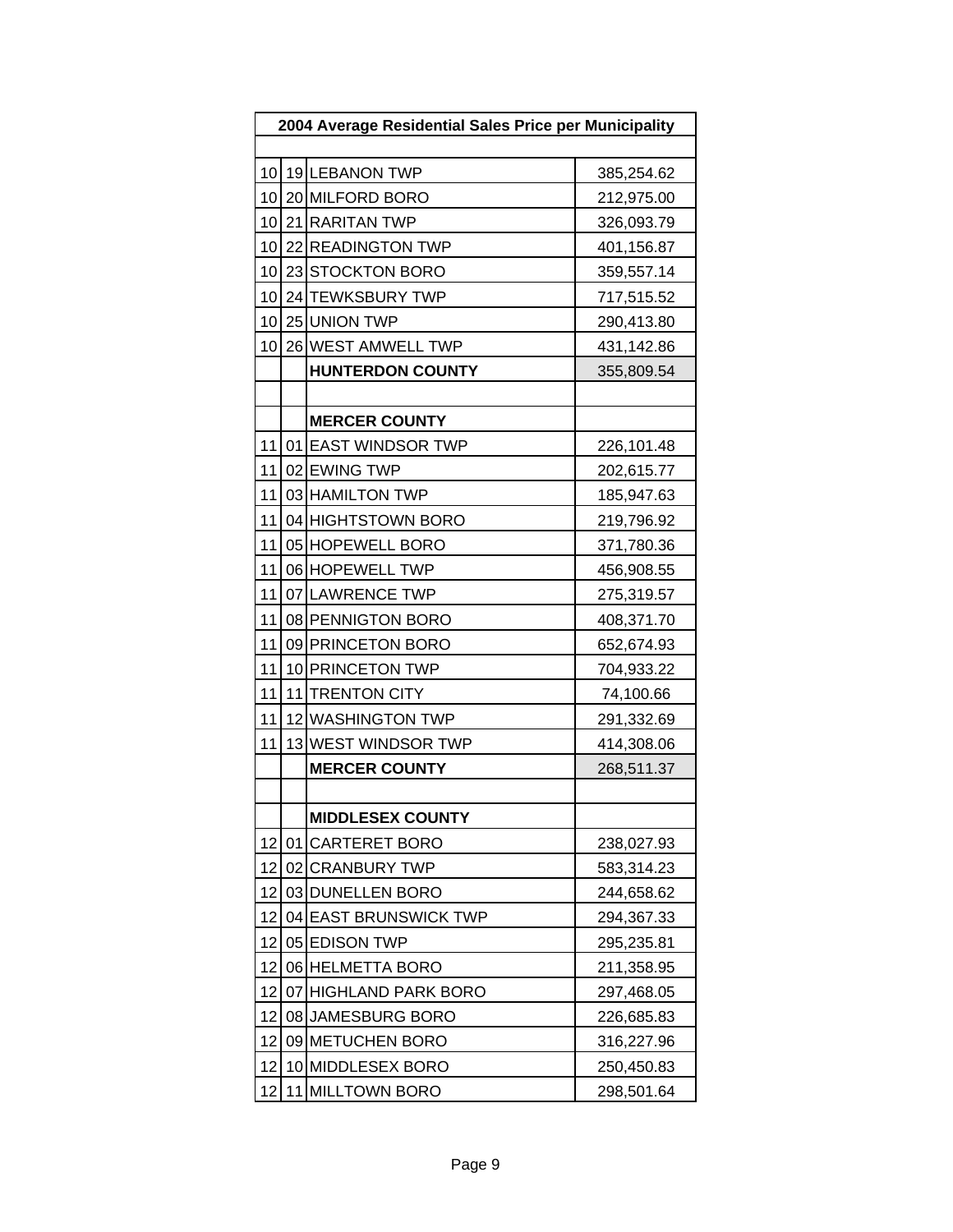| 2004 Average Residential Sales Price per Municipality |  |                            |              |
|-------------------------------------------------------|--|----------------------------|--------------|
|                                                       |  |                            |              |
| 12 <sub>l</sub>                                       |  | 12 MONROE TWP              | 266,647.26   |
| 12                                                    |  | 13 NEW BRUNSWICK CITY      | 257,765.44   |
| 12                                                    |  | 14 NORTH BRUNSWICK TWP     | 264,514.38   |
| 12                                                    |  | 15 OLD BRIDGE TWP          | 281,707.36   |
| 12                                                    |  | 16 PERTH AMBOY CITY        | 236,149.10   |
| 12                                                    |  | 17 PISCATAWAY TWP          | 270,807.28   |
| 12                                                    |  | 18 PLAINSBORO TWP          | 275,237.02   |
| 12                                                    |  | 19 SAYREVILLE BORO         | 261,454.09   |
| 12                                                    |  | 20 SOUTH AMBOY CITY        | 234,238.10   |
| 12                                                    |  | 21 SOUTH BRUNSWICK TWP     | 310,736.34   |
| 12                                                    |  | 22 SOUTH PLAINSFIELD BORO  | 270,558.70   |
| 12                                                    |  | 23 SOUTH RIVER BORO        | 270,596.30   |
| 12                                                    |  | 24 SPOTSWOOD BORO          | 239,303.64   |
| 12                                                    |  | 25 WOODBRIDGE TWP          | 245,139.49   |
|                                                       |  | <b>MIDDLESEX COUNTY</b>    | 272,684.35   |
|                                                       |  |                            |              |
|                                                       |  | <b>MOMMOUTH COUNTY</b>     |              |
|                                                       |  | 13 01 ABERDEEN TWP         | 254,183.07   |
| 13                                                    |  | 02 ALLENHURST BORO         | 853,583.33   |
| 13                                                    |  | 03 ALLENTOWN BORO          | 217,185.90   |
| 13                                                    |  | 04 ASBURY PARK CITY        | 204, 157. 22 |
| 13                                                    |  | 05 ATLANTIC HIGHLANDS BORO | 380,700.00   |
| 13                                                    |  | 06 AVON-BY-THE-SEA BOR     | 644,328.13   |
| 13                                                    |  | 07 BELMAR BORO             | 410,413.78   |
| 13                                                    |  | 08 BRADLEY BEACH BORO      | 360,773.23   |
| 13                                                    |  | 09 BRIELLE BORO            | 555,993.31   |
| 13                                                    |  | 10 COLTS NECK TWP          | 751,071.65   |
| 13                                                    |  | 11 DEAL BORO               | 1,378,000.00 |
| 13                                                    |  | 12 EATONTOWN BORO          | 317,916.19   |
| 13                                                    |  | 13 ENGLISHTOWN BORO        | 218,143.94   |
| 13                                                    |  | 14 FAIR HAVEN BORO         | 623,135.84   |
| 13                                                    |  | 15 FARMINGDALE BORO        | 289,242.86   |
| 13                                                    |  | 16 FREEHOLD BORO           | 222,183.99   |
| 13                                                    |  | 17 FREEHOLD TWP            | 309,309.86   |
| 13                                                    |  | 18 HAZLET TWP              | 278,288.91   |
| 13                                                    |  | 19 HIGHLANDS BORO          | 234,618.81   |
| 13                                                    |  | 20 HOLMDEL TWP             | 599,693.44   |
| 13                                                    |  | 21 HOWELL TWP              | 280,757.06   |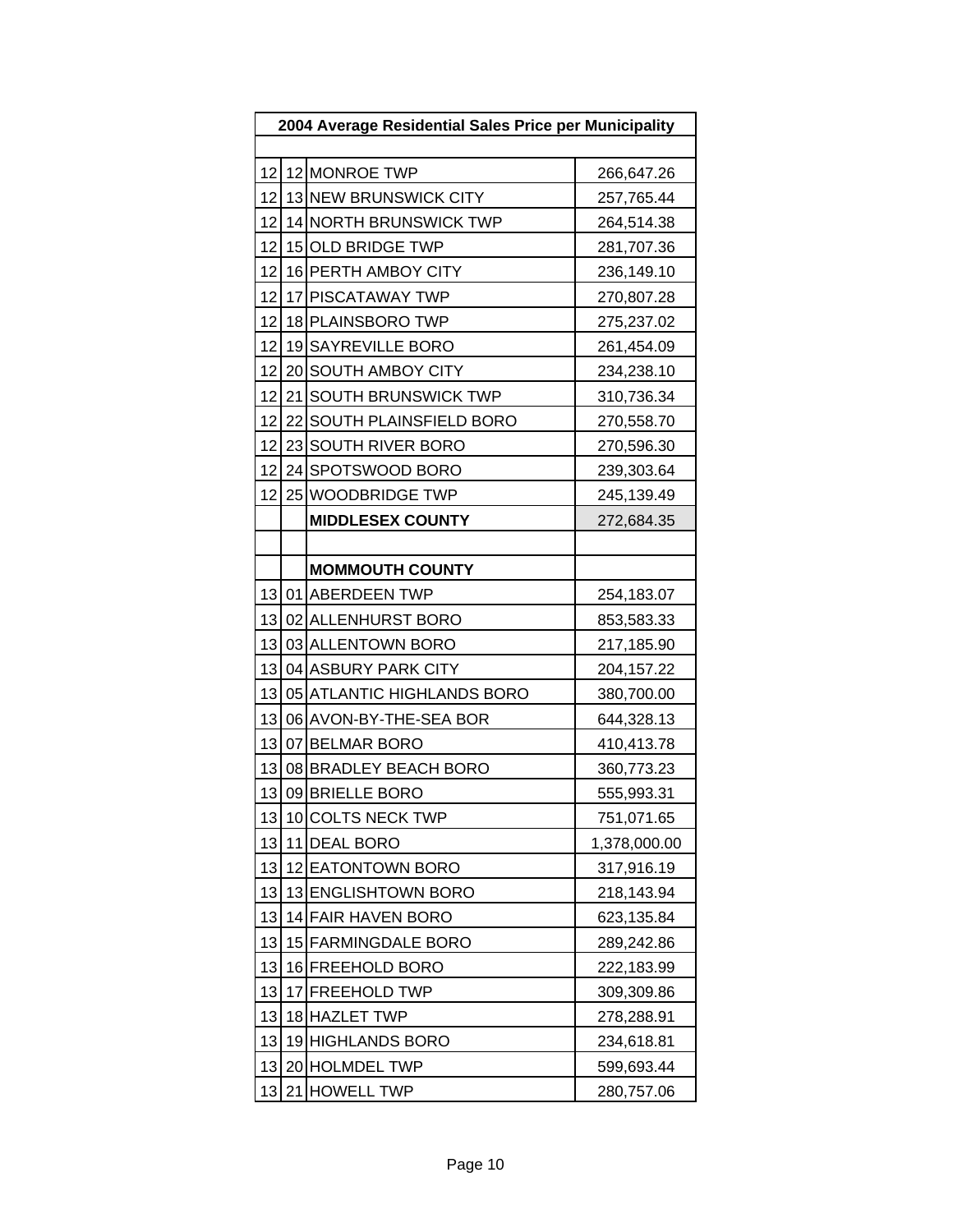|    | 2004 Average Residential Sales Price per Municipality |                             |              |  |
|----|-------------------------------------------------------|-----------------------------|--------------|--|
|    |                                                       |                             |              |  |
|    |                                                       | 13 22 INTERLAKEN BORO       | 594,530.77   |  |
| 13 |                                                       | 23 KEANSBURG BORO           | 159,188.16   |  |
| 13 |                                                       | 24 KEYPORT BORO             | 244,706.92   |  |
| 13 |                                                       | 25 LITTLE SILVER BORO       | 572,319.94   |  |
| 13 |                                                       | 26 LOCH ARBOUR VILLAGE      | 758,750.00   |  |
| 13 |                                                       | 27 LONG BRANCH CITY         | 332,895.89   |  |
|    |                                                       | 13 28 MANALAPAN TWP         | 325,802.67   |  |
|    |                                                       | 13 29 MANASQUAN BORO        | 529,484.75   |  |
| 13 |                                                       | 30 MARLBORO TWP             | 441,650.40   |  |
|    |                                                       | 13 31 MATAWAN BORO          | 270,539.69   |  |
| 13 |                                                       | 32 MIDDLETOWN TWP           | 375,921.26   |  |
| 13 |                                                       | 33 MILLSTONE TWP            | 514,554.58   |  |
|    |                                                       | 13 34 MONMOUTH BEACH BORO   | 465,153.30   |  |
|    |                                                       | 13 35 NEPTUNE TWP           | 288,080.61   |  |
| 13 |                                                       | 36 NEPTUNE CITY BORO        | 236,900.00   |  |
|    |                                                       | 13 37 OCEAN TWP             | 391,825.05   |  |
| 13 |                                                       | 38 OCEANPORT BORO           | 457,840.21   |  |
| 13 |                                                       | 39 RED BANK BORO            | 328,993.36   |  |
| 13 |                                                       | 40 ROOSEVELT BORO           | 214,000.00   |  |
| 13 |                                                       | 41 RUMSON BORO              | 1,096,614.29 |  |
| 13 |                                                       | 42 SEA BRIGHT BORO          | 418,769.23   |  |
| 13 |                                                       | 43 SEA GIRT BORO            | 1,231,424.39 |  |
| 13 |                                                       | 44 SHREWSBURY BORO          | 471,994.47   |  |
| 13 |                                                       | 45 SHREWSBURY TWP           | 174,722.75   |  |
| 13 |                                                       | 46 SOUTH BELMAR BORO        | 276,314.42   |  |
| 13 |                                                       | 47 SPRING LAKE BORO         | 1,204,791.14 |  |
| 13 |                                                       | 48 SPRING LAKE HEIGHTS BORO | 380,411.35   |  |
| 13 |                                                       | 49 TINTON FALLS BORO        | 282,518.28   |  |
| 13 |                                                       | 50 UNION BEACH BORO         | 204,533.50   |  |
| 13 |                                                       | 51 UPPER FREEHOLD TWP       | 443,883.02   |  |
| 13 |                                                       | 52 WALL TWP                 | 435,182.26   |  |
| 13 |                                                       | 53 WEST LONG BRANCH BORO    | 412,178.71   |  |
|    |                                                       | <b>MONMOUTH COUNTY</b>      | 370,309.46   |  |
|    |                                                       |                             |              |  |
|    |                                                       | <b>MORRIS COUNTY</b>        |              |  |
| 14 |                                                       | 01 BOONTON TOWN             | 346,025.66   |  |
| 14 |                                                       | 02 BOONTON TWP              | 498,482.08   |  |
| 14 |                                                       | 03 BULTER BORO              | 298,534.95   |  |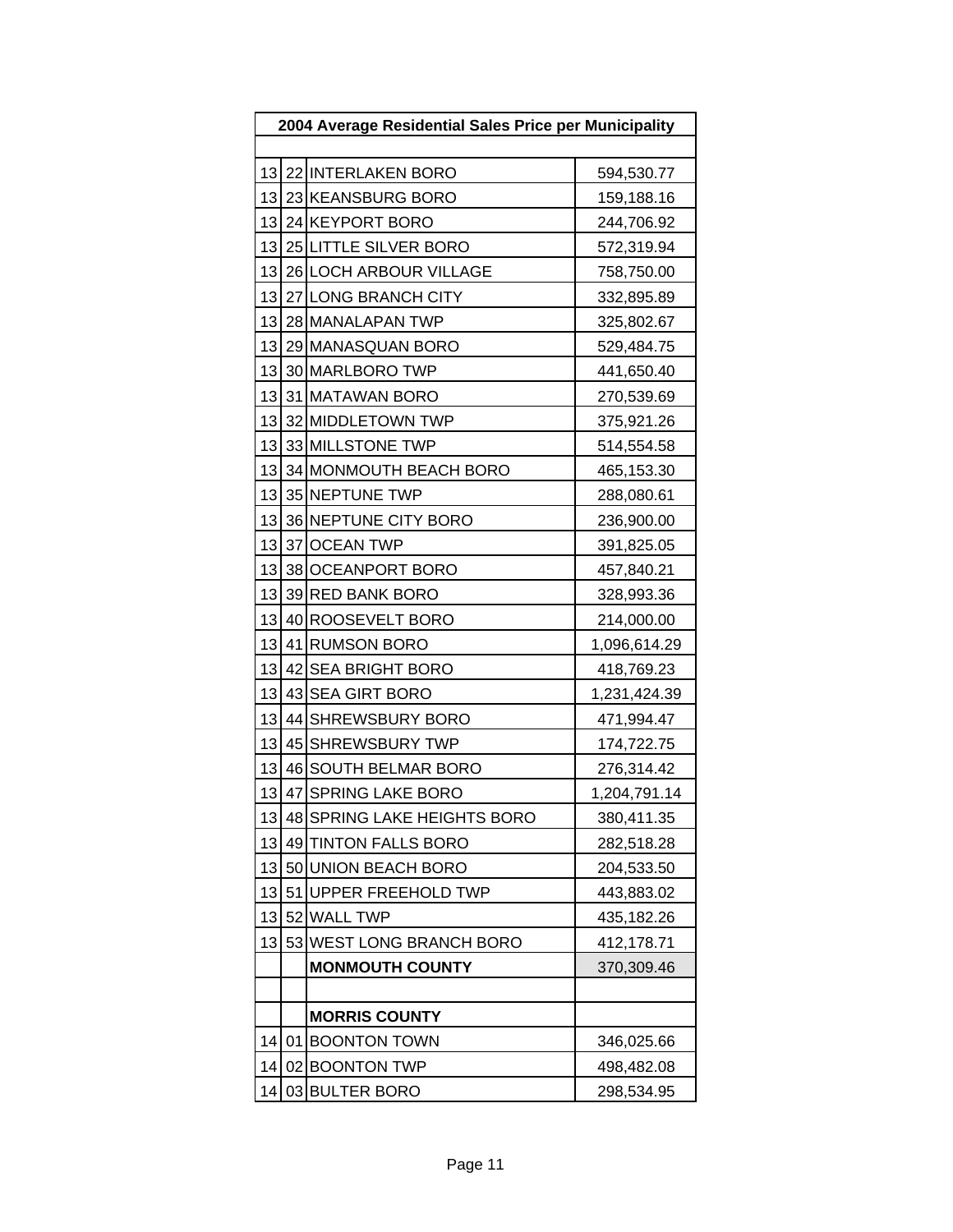|     | 2004 Average Residential Sales Price per Municipality |                              |              |  |
|-----|-------------------------------------------------------|------------------------------|--------------|--|
|     |                                                       |                              |              |  |
| 14  |                                                       | 04 CHATHAM BORO              | 598,301.66   |  |
| 14  |                                                       | 05 CHATHAM TWP               | 538,652.35   |  |
| 14  |                                                       | 06 CHESTER BORO              | 651,363.64   |  |
| 14  |                                                       | 07 CHESTER TWP               | 759,931.87   |  |
| 14  |                                                       | 08 DENVILLE TWP              | 387,226.65   |  |
| 14  |                                                       | 09 DOVER TOWN                | 271,357.30   |  |
| 14  |                                                       | 10 EAST HANOVER TWP          | 472,151.38   |  |
| 14  |                                                       | 11 FLORHAM PARK BORO         | 521,347.60   |  |
| 14  |                                                       | 12 HANOVER TWP               | 402,872.15   |  |
| 14  |                                                       | 13 HARDING TWP               | 1,146,656.55 |  |
| 14  |                                                       | 14 JEFFERSON TWP             | 284,451.50   |  |
| 14  |                                                       | 15 KINNELON BORO             | 540,261.03   |  |
| 14  |                                                       | 16 LINCOLN PARK BORO         | 294,509.64   |  |
| 14  |                                                       | 17 MADISON BORO              | 581,789.29   |  |
| 14  |                                                       | 18 MENDHAM BORO              | 657,106.95   |  |
| 14  |                                                       | 19 MENDHAM TWP               | 820,173.46   |  |
| 14  |                                                       | 20 MINE HILL TWP             | 280,012.60   |  |
| 14  |                                                       | 21 MONTVILLE TWP             | 515,847.98   |  |
| 14  |                                                       | 22 MORRIS TWP                | 487,214.16   |  |
| 14  |                                                       | 23 MORRIS PLAINS BORO        | 391,762.21   |  |
| 14  |                                                       | 24 MORRISTOWN TOWN           | 392,118.33   |  |
| 14  |                                                       | 25 MOUNTAIN LAKES BORO       | 815,233.49   |  |
| 14  |                                                       | 26 MOUNT ARLINGTON BORO      | 288,700.00   |  |
| 14  |                                                       | 27 MOUNT OLIVE TWP           | 353,709.04   |  |
| 14  |                                                       | 28 NETCONG BORO              | 240,619.44   |  |
| 14  |                                                       | 29 PARSIPPANY-TROY HILLS TWP | 348,529.24   |  |
| 141 |                                                       | 30 LONG HILL TWP             | 464,300.93   |  |
| 14  |                                                       | 31 PEQUANNOCK TWP            | 364,236.05   |  |
| 14  |                                                       | 32 RANDOLPH TWP              | 505,576.39   |  |
| 14  |                                                       | 33 RIVERDALE BORO            | 323,984.09   |  |
| 14  |                                                       | 34 ROCKAWAY BORO             | 296,169.73   |  |
| 14  |                                                       | 35 ROCKAWAY TWP              | 315,629.93   |  |
| 14  |                                                       | 36 ROXBURY TWP               | 321,547.50   |  |
| 14  |                                                       | 37 VICTORY GARDENS BORO      | 185,344.29   |  |
| 14  |                                                       | 38 WASHINGTON TWP            | 441,202.66   |  |
| 14  |                                                       | 39 WHARTON BORO              | 292,368.22   |  |
|     |                                                       | <b>MORRIS COUNTY</b>         | 424,337.90   |  |
|     |                                                       |                              |              |  |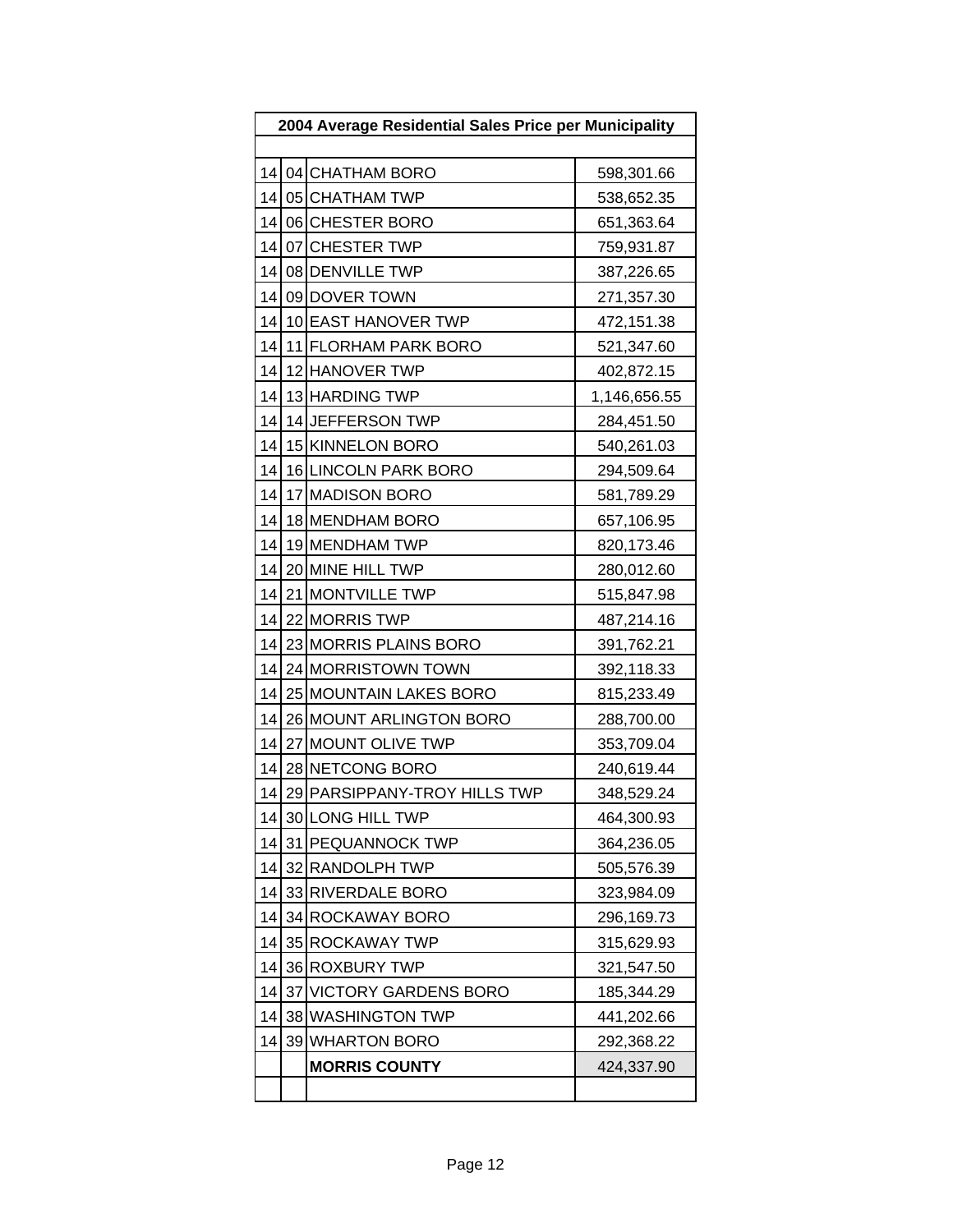| 2004 Average Residential Sales Price per Municipality |    |                              |              |
|-------------------------------------------------------|----|------------------------------|--------------|
|                                                       |    |                              |              |
|                                                       |    | <b>OCEAN COUNTY</b>          |              |
|                                                       |    | 15 01 BARNEGAT TWP           | 207,593.64   |
| 15                                                    |    | 02 BARNEGAT LIGHT BORO       | 798,380.95   |
| 15                                                    |    | 03 BAY HEAD BORO             | 1,187,885.14 |
| 15 <sup>1</sup>                                       |    | 04 BEACH HAVEN BORO          | 648,925.32   |
| 15                                                    |    | 05 BEACHWOOD BORO            | 207,735.14   |
| 15                                                    |    | 06 BERKELEY BORO             | 198,033.65   |
|                                                       |    | 15 07 BRICK TWP              | 265,509.75   |
|                                                       |    | 15 08 DOVER TWP              | 282,054.54   |
| 15                                                    |    | 09 EAGLESWOOD TWP            | 225,644.35   |
| 15                                                    |    | 10 HARVEY CEDARS BORO        | 959,265.22   |
| 15                                                    |    | 11 ISLAND HEIGHTS BORO       | 268,350.00   |
| 15                                                    |    | 12 JACKSON TWP               | 271,118.24   |
| 15 <sup>1</sup>                                       |    | 13 LACEY TWP                 | 256,308.75   |
| 15                                                    |    | 14 LAKEHURST BORO            | 148,477.00   |
| 15 <sup>1</sup>                                       |    | 15 LAKEWOOD TWP              | 218,895.96   |
| 15                                                    |    | 16 LAVALLETTE BORO           | 679,652.08   |
| 15                                                    |    | 17 LITTLE EGG HARBOR TWP     | 187, 183.54  |
| 15                                                    |    | 18 LONG BEACH TWP            | 889,346.90   |
| 15                                                    |    | 19 MANCHESTER TWP            | 183,596.10   |
| 15                                                    |    | 20 MANTOLOKING BORO          | 1,931,000.00 |
| 15                                                    |    | 21 OCEAN TWP                 | 219,232.76   |
| 15                                                    |    | 22 OCEAN GATE BORO           | 181,737.74   |
|                                                       |    | 15 23 PINE BEACH BORO        | 246,329.03   |
| 15                                                    |    | 24 PLUMSTED TWP              | 271,537.92   |
| 15                                                    |    | 25 POINT PLEASANT BORO       | 343,067.31   |
| 15                                                    |    | 26 POINT PLEASANT BEACH BORO | 457,918.64   |
| 15                                                    |    | 27 SEASIDE HEIGHTS BORO      | 198,081.67   |
| 15                                                    |    | 28 SEASIDE PARK BORO         | 479,053.13   |
| 15                                                    |    | 29 SHIP BOTTOM BORO          | 549,719.17   |
| 15                                                    | 30 | SOUTH TOMS RIVER BORO        | 152,802.59   |
| 15                                                    |    | 31 STAFFORD BORO             | 281,015.41   |
| 15                                                    |    | 32 SURF CITY BORO            | 645,942.53   |
| 15                                                    |    | 33 TUCKERTON BORO            | 186,690.11   |
|                                                       |    | <b>OCEAN COUNTY</b>          | 280,449.12   |
|                                                       |    |                              |              |
|                                                       |    | <b>PASSAIC COUNTY</b>        |              |
| 16                                                    |    | 01 BLOOMINGDALE BORO         | 297,667.74   |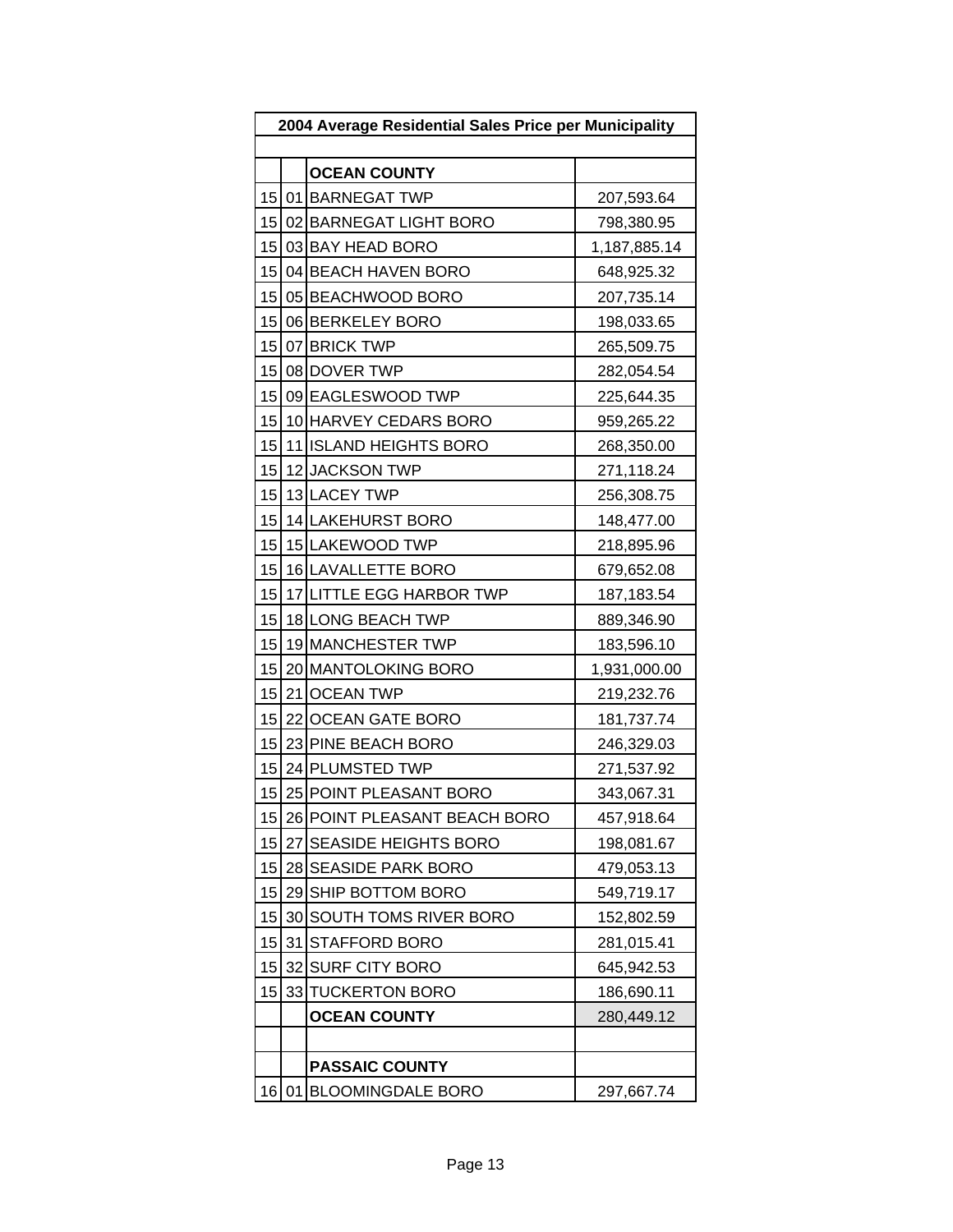| 2004 Average Residential Sales Price per Municipality |    |                             |            |
|-------------------------------------------------------|----|-----------------------------|------------|
|                                                       |    |                             |            |
|                                                       |    | 16 02 CLIFTON CITY          | 305,237.39 |
| 16                                                    |    | 03 HALEDON BORO             | 277,554.66 |
| 16                                                    |    | 04 HAWTHORNE BORO           | 344,795.79 |
|                                                       |    | 16 05 LITTLE FALLS TWP      | 326,531.84 |
| 16                                                    |    | 06 NORTH HALEDON BORO       | 405,452.12 |
| 16                                                    |    | 07 PASSAIC CITY             | 241,494.38 |
|                                                       |    | 16 08 PATERSON CITY         | 222,657.07 |
| 16                                                    |    | 09 POMPTON LAKES BORO       | 292,336.56 |
| 16                                                    |    | 10 PROSPECT PARK BORO       | 269,595.36 |
| 16                                                    |    | 11 RINGWOOD BORO            | 343,998.44 |
| 16                                                    |    | 12 TOTOWA BORO              | 337,529.20 |
| 16                                                    |    | 13 WANAQUE BORO             | 286,723.74 |
| 16                                                    |    | 14 WAYNE TWP                | 417,780.98 |
| 16                                                    |    | 15 WEST MILFORD TWP         | 272,714.79 |
| 16                                                    |    | 16 WEST PATERSON BORO       | 334,334.78 |
|                                                       |    | <b>PASSAIC COUNTY</b>       | 295,788.61 |
|                                                       |    |                             |            |
|                                                       |    | <b>SALEM COUNTY</b>         |            |
| 17                                                    |    | 01 ALLOWAY TWP              | 134,348.61 |
| 17                                                    |    | 02 CARNEYS POINT TWP        | 106,370.54 |
| 17                                                    |    | 03 ELMER BORO               | 138,762.50 |
| 17                                                    |    | 04 ELSINBORO TWP            | 122,245.00 |
| 17                                                    |    | 05 LOWER ALLOWAYS CREEK TWP | 105,444.44 |
| 17                                                    |    | 06 MANNINGTON TWP           | 186,150.00 |
| 17                                                    |    | 07 OLDSMAN TWP              | 120,182.35 |
| 17                                                    |    | 08 PENNS GROVE TWP          | 93,404.70  |
| 17                                                    |    | 09 PENNSVILLE TWP           | 125,020.78 |
| 17                                                    |    | 10 PILESGROVE TWP           | 222,545.25 |
| 17                                                    |    | 11 PITTSGROVE TWP           | 184,394.12 |
| 17                                                    |    | 12 QUINTON TWP              | 113,121.43 |
| 17                                                    |    | 13 SALEM CITY               | 71,971.83  |
| 17                                                    |    | 14 UPPER PITTSGROVE TWP     | 142,735.71 |
| 17                                                    |    | 15 WOODSTOWN BORO           | 166,787.50 |
|                                                       |    | <b>SALEM COUNTY</b>         | 129,535.32 |
|                                                       |    |                             |            |
|                                                       |    | <b>SOMERSET COUNTY</b>      |            |
| 18                                                    | 01 | <b>BEDMINSTER TWP</b>       | 324,552.71 |
| 18                                                    |    | 02 BERNARDS TWP             | 489,815.85 |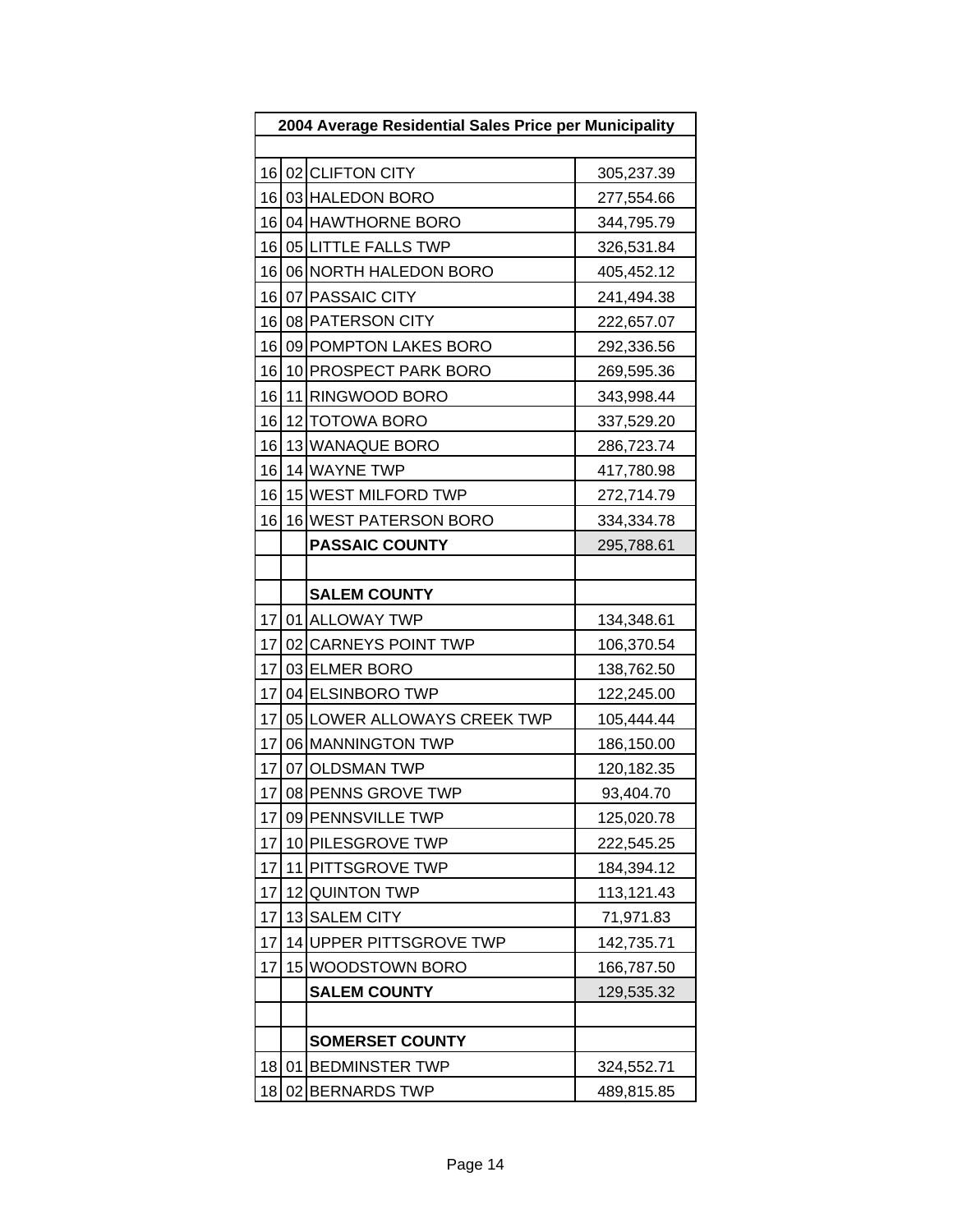| 2004 Average Residential Sales Price per Municipality |    |                           |            |
|-------------------------------------------------------|----|---------------------------|------------|
|                                                       |    |                           |            |
|                                                       |    | 18 03 BERNARDSVILE BORO   | 873,955.65 |
| 18                                                    |    | 04 BOUND BROOK BORO       | 249,331.63 |
| 18                                                    |    | 05 BRANCHBURG TWP         | 370,230.83 |
| 18                                                    |    | 06 BRIDGEWATER TWP        | 391,084.44 |
| 18                                                    |    | 07 FAR HILLS BORO         | 896,312.50 |
| 18                                                    |    | 08 FRANKLIN TWP           | 274,730.11 |
| 18                                                    |    | 09 GREEN BROOK TWP        | 454,406.41 |
| 18                                                    |    | 10 HILLSBOROUGH TWP       | 301,634.45 |
| 18                                                    |    | 11 MANVILLE BORO          | 247,850.37 |
| 18                                                    |    | 12 MILLSTONE BORO         | 326,050.00 |
| 18                                                    |    | 13 MONTGOMERY TWP         | 520,575.19 |
| 18                                                    |    | 14 NORTH PLAINFIELD BORO  | 227,959.26 |
| 18                                                    |    | 15 PEAPACK-GLADSTONE BORO | 664,985.29 |
| 18                                                    |    | 16 RARITAN BORO           | 299,470.83 |
| 18                                                    |    | 17 ROCKY HILL BORO        | 395,250.00 |
| 18                                                    |    | 18 SOMERVILLE BORO        | 254,204.97 |
| 18                                                    |    | 19 SOUTH BOUND BROOK BORO | 220,017.29 |
| 18                                                    |    | 20 WARREN TWP             | 733,020.33 |
| 18                                                    |    | 21 WATCHUNG BORO          | 709,611.54 |
|                                                       |    | <b>SOMERSET COUNTY</b>    | 385,831.34 |
|                                                       |    |                           |            |
|                                                       |    | <b>SUSSEX COUNTY</b>      |            |
| 19                                                    |    | 01 ANDOVER BORO           | 318,416.67 |
| 19                                                    |    | 02 ANDOVER TWP            | 254,980.25 |
| 19                                                    |    | 03 BRANCHVILLE BORO       | 242,581.82 |
| 19                                                    |    | 04 BYRAM TWP              | 307,912.76 |
| 19                                                    |    | 05 FRANKFORD TWP          | 254,676.50 |
| 19                                                    |    | 06 FRANKLIN BORO          | 201,648.84 |
| 19                                                    |    | 07 FREDON TWP             | 333,580.00 |
| 19                                                    |    | 08 GREEN TWP              | 383,846.15 |
| 19                                                    |    | 09 HAMBURG BORO           | 181,327.92 |
| 19                                                    |    | 10 HAMPTON BORO           | 243,047.74 |
| 19                                                    |    | 11 HARDYSTON BORO         | 258,583.72 |
| 19                                                    |    | 12 HOPATCONG BORO         | 216,151.84 |
| 19                                                    |    | 13 LAFAYETTE BORO         | 377,279.17 |
| 19                                                    |    | 14 MONTAGUE TWP           | 131,563.63 |
| 19                                                    |    | 15 NEWTON TOWN            | 223,902.92 |
| 19                                                    | 16 | OGDENSBURG BORO           | 208,214.10 |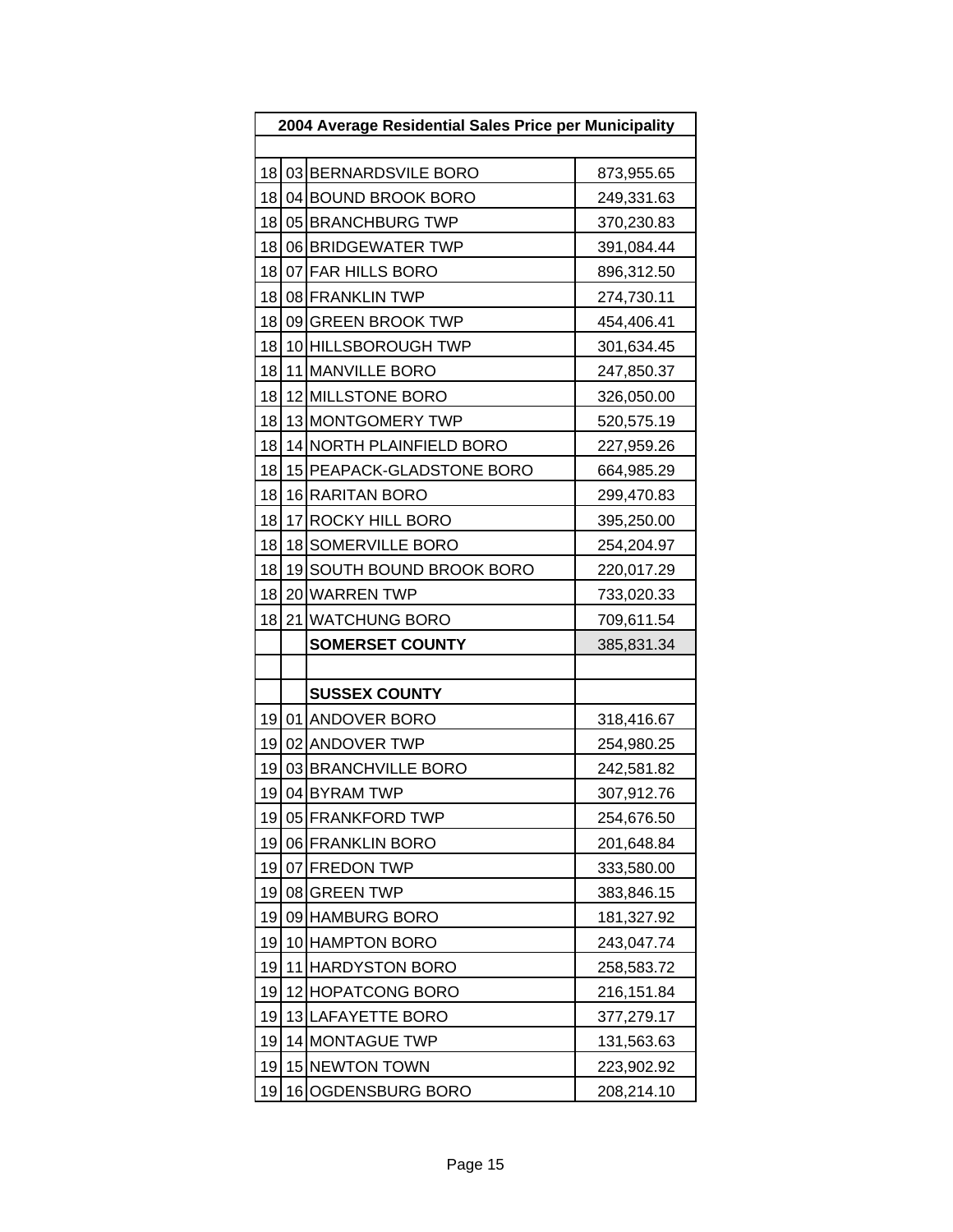| 2004 Average Residential Sales Price per Municipality |  |                         |            |
|-------------------------------------------------------|--|-------------------------|------------|
|                                                       |  |                         |            |
| 19                                                    |  | 17 SANDYSTON TWP        | 185,693.52 |
| 19                                                    |  | 18 SPARTA TWP           | 422,128.82 |
| 19                                                    |  | 19 STANHOPE BORO        | 211,449.51 |
| 19                                                    |  | 20 STILLWATER TWP       | 225,835.15 |
| 19                                                    |  | 21 SUSSEX TWP           | 170,244.44 |
| 19                                                    |  | 22 VERNON TWP           | 201,167.38 |
| 19                                                    |  | 23 WALPACK TWP          | N/A        |
| 19                                                    |  | 24 WANTAGE TWP          | 254,983.10 |
|                                                       |  | <b>SUSSEX COUNTY</b>    | 254,961.33 |
|                                                       |  |                         |            |
|                                                       |  | <b>UNION COUNTY</b>     |            |
| 20                                                    |  | 01 BERKELEY HEIGHTS TWP | 484,001.34 |
| 20                                                    |  | 02 CLARK TWP            | 350,307.71 |
| 20                                                    |  | 03 CRANFORD TWP         | 363,117.98 |
| 20                                                    |  | 04 ELIZABETH CITY       | 254,836.27 |
| 20                                                    |  | 05 FANWOOD BORO         | 358,881.75 |
| 20                                                    |  | 06 GARWOOD BORO         | 330,690.24 |
|                                                       |  | 20 07 HILLSIDE TWP      | 236,051.48 |
| 20                                                    |  | 08 KENILWORTH BORO      | 299,118.29 |
| 20                                                    |  | 09 LINDEN CITY          | 251,295.07 |
| 20                                                    |  | 10 MOUNTAINSIDE BORO    | 558,143.28 |
| 20                                                    |  | 11 NEW PROVIDENCE BORO  | 464,055.05 |
| 20                                                    |  | 12 PLAINFIELD CITY      | 223,137.60 |
| 20                                                    |  | 13 RAHWAY CITY          | 240,412.55 |
| 20                                                    |  | 14 ROSELLE BORO         | 206,498.52 |
| 20                                                    |  | 15 ROSELLE PARK BORO    | 246,650.16 |
| 20                                                    |  | 16 SCOTCH PLAINS TWP    | 412,800.65 |
| 20                                                    |  | 17 SPRINGFIELD TWP      | 339,146.89 |
| 20                                                    |  | 18 SUMMIT CITY          | 840,119.09 |
| 20                                                    |  | 19 UNION TWP            | 285,513.06 |
| 20                                                    |  | 20 WESTFIELD TOWN       | 577,582.41 |
| 20                                                    |  | 21 WINFIELD TWP         | N/A        |
|                                                       |  | <b>UNION COUNTY</b>     | 341,220.85 |
|                                                       |  |                         |            |
|                                                       |  | <b>WARREN COUNTY</b>    |            |
| 21                                                    |  | 01 ALLAMUCHY TWP        | 266,619.45 |
| 21                                                    |  | 02 ALPHA BORO           | 200,393.75 |
| 21                                                    |  | 03 BELVIDERE TOWN       | 209,589.80 |